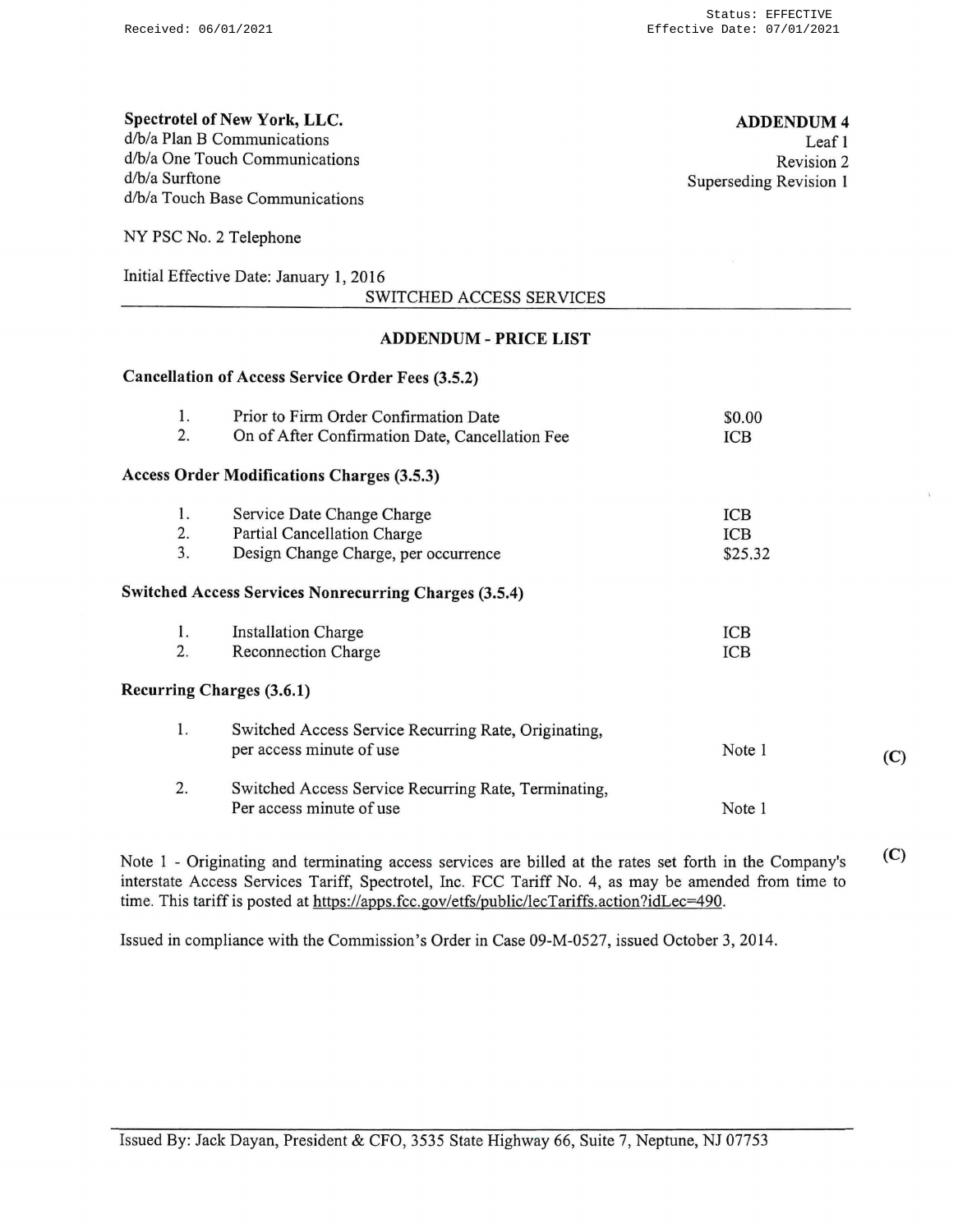## Spectrotel of New York, LLC. d/b/a Plan B Communications d/b/a One Touch Communications d/b/a Surftone d/b/a Touch Base Communications

ADDENDUM4 Leaf<sub>2</sub> Revision: 1 Superseding Revision: 0

NY PSC No. 2 Telephone

Initial Effective Date: July 1, 2021

SWITCHED ACCESS SERVICES

## ADDENDUM- PRICE LIST, (CONT'D.)

#### Toll Free 8XX Data Base Access Service (3.6.2)

| Toll Free 8XX Data Base Access Service, Per Query |                  | (C) |
|---------------------------------------------------|------------------|-----|
| $7/1/2021 - 6/30/2022$                            | \$0.0042000      |     |
| $7/1/2022 - 6/30/2023$                            | $$0.0022240$ (R) |     |
| Beginning $7/1/2023$                              | $$0.0002000$ (R) | (C) |

#### Processing Service Order Charge (PSOC) (3.6.3)

|                                     | <b>Residential</b> | <b>Business</b>   |
|-------------------------------------|--------------------|-------------------|
| <b>UNE-P</b> customers<br>Per Order | \$0.92             | \$0.92            |
| Per Line                            | \$1.57             | \$1.57            |
| Resale<br>Per Order<br>Per Line     | \$37.89<br>\$0.00  | \$37.89<br>\$0.00 |

Issued in compliance with the Commission's Order in Case 13-C-0103, issued May 24, 2013.